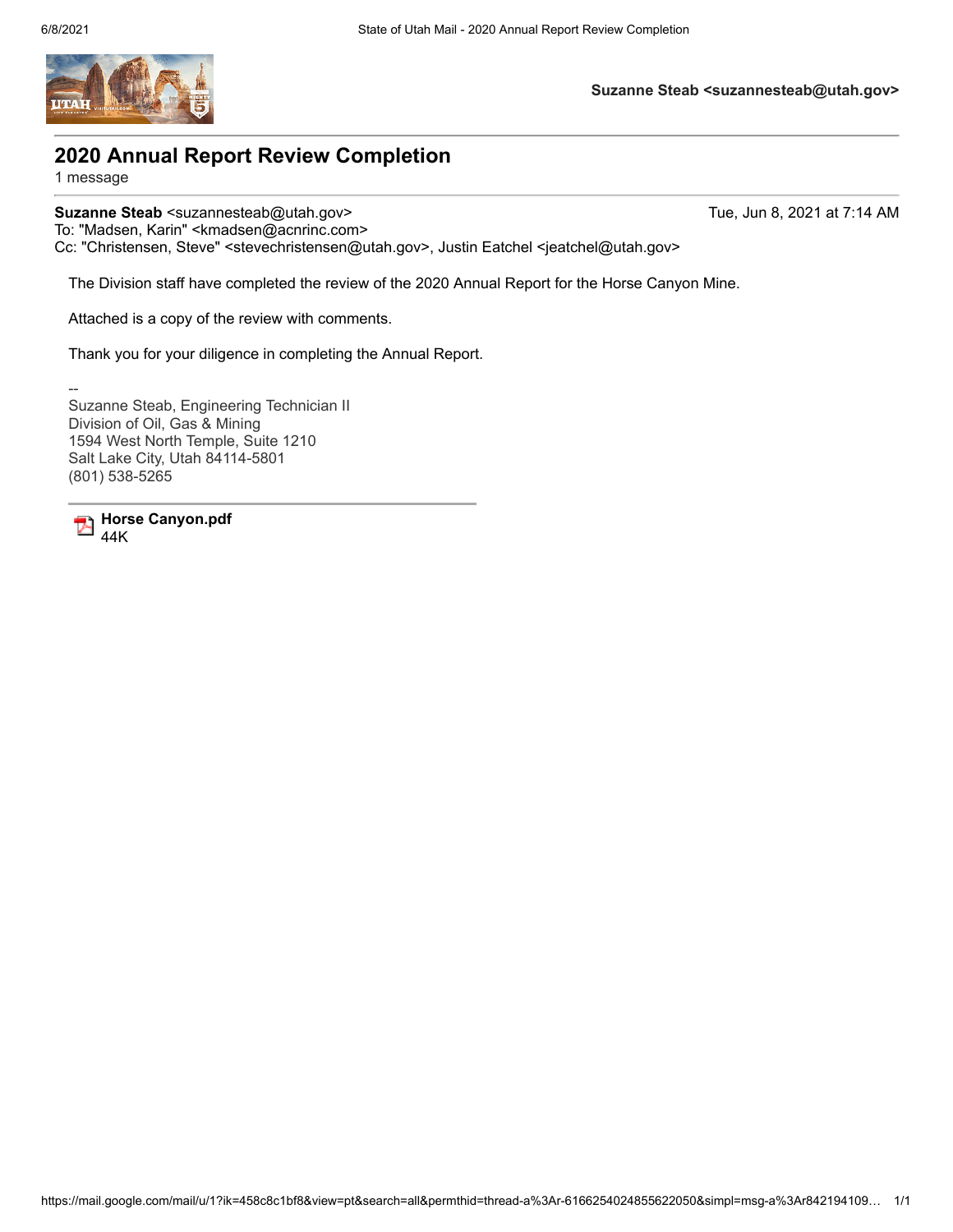# **2020 ANNUAL REPORT**

Submit the completed document and any additional information identified to the Division by March 31, 2021**.**

| <b>GENERAL INFORMATION</b>                                                                                                                                                    |                                               |                                                       |              |                                   |                                                                                                                                         |  |  |  |
|-------------------------------------------------------------------------------------------------------------------------------------------------------------------------------|-----------------------------------------------|-------------------------------------------------------|--------------|-----------------------------------|-----------------------------------------------------------------------------------------------------------------------------------------|--|--|--|
|                                                                                                                                                                               | Company Name UtahAmerican Energy              |                                                       |              | <b>Mine Name</b>                  | Horse Canyon Mine                                                                                                                       |  |  |  |
| Permit Number                                                                                                                                                                 | C/007/0013                                    |                                                       |              | Permit Expiration Date   5-6-2026 |                                                                                                                                         |  |  |  |
| <b>Operator Name</b>                                                                                                                                                          | UtahAmerican Energy / Emery County Coal Resou |                                                       |              | Phone Number                      | +1 (435) 888-4000                                                                                                                       |  |  |  |
| <b>Mailing Address</b>                                                                                                                                                        | PO Box 910                                    |                                                       |              | Email                             | kmadsen@acnrinc.com                                                                                                                     |  |  |  |
| City                                                                                                                                                                          | East Carbon                                   |                                                       |              |                                   |                                                                                                                                         |  |  |  |
| State                                                                                                                                                                         | UT.                                           | 84520<br>Zip Code                                     |              |                                   |                                                                                                                                         |  |  |  |
|                                                                                                                                                                               |                                               |                                                       |              |                                   | DOGM File Location or Annual Report Location                                                                                            |  |  |  |
| Required<br><b>Excess Spoil Piles</b><br>Not Required<br>M<br>Required<br><b>Refuse Piles</b><br>Not Required<br>$\boxtimes$<br>Required<br>⊠<br>Impoundments<br>Not Required |                                               |                                                       | Not required |                                   |                                                                                                                                         |  |  |  |
|                                                                                                                                                                               |                                               |                                                       | Not required |                                   |                                                                                                                                         |  |  |  |
|                                                                                                                                                                               |                                               | Annual pond certifications included for ponds 1 and 2 |              |                                   |                                                                                                                                         |  |  |  |
| Other:                                                                                                                                                                        |                                               |                                                       |              |                                   |                                                                                                                                         |  |  |  |
| <b>OPERATOR COMMENTS</b>                                                                                                                                                      |                                               |                                                       |              |                                   |                                                                                                                                         |  |  |  |
|                                                                                                                                                                               |                                               |                                                       |              |                                   |                                                                                                                                         |  |  |  |
| <b>REVIEWER COMMENTS</b>                                                                                                                                                      |                                               | Met Requirements                                      |              | Did Not Meet Requirements         |                                                                                                                                         |  |  |  |
|                                                                                                                                                                               | $\boxtimes$                                   |                                                       |              |                                   |                                                                                                                                         |  |  |  |
| Pond#1<br>$ 60\%$ cleanout level = 5843.6'<br>Current sediment level = 5837.9'                                                                                                |                                               |                                                       |              |                                   | 4th Quarter impoundment inspection reports for the Sed. Pond #1 Large, and Sed. Pond #2 Small are included. The results are as follows: |  |  |  |

Pond #2  $60\%$  cleanout level = 5847.0'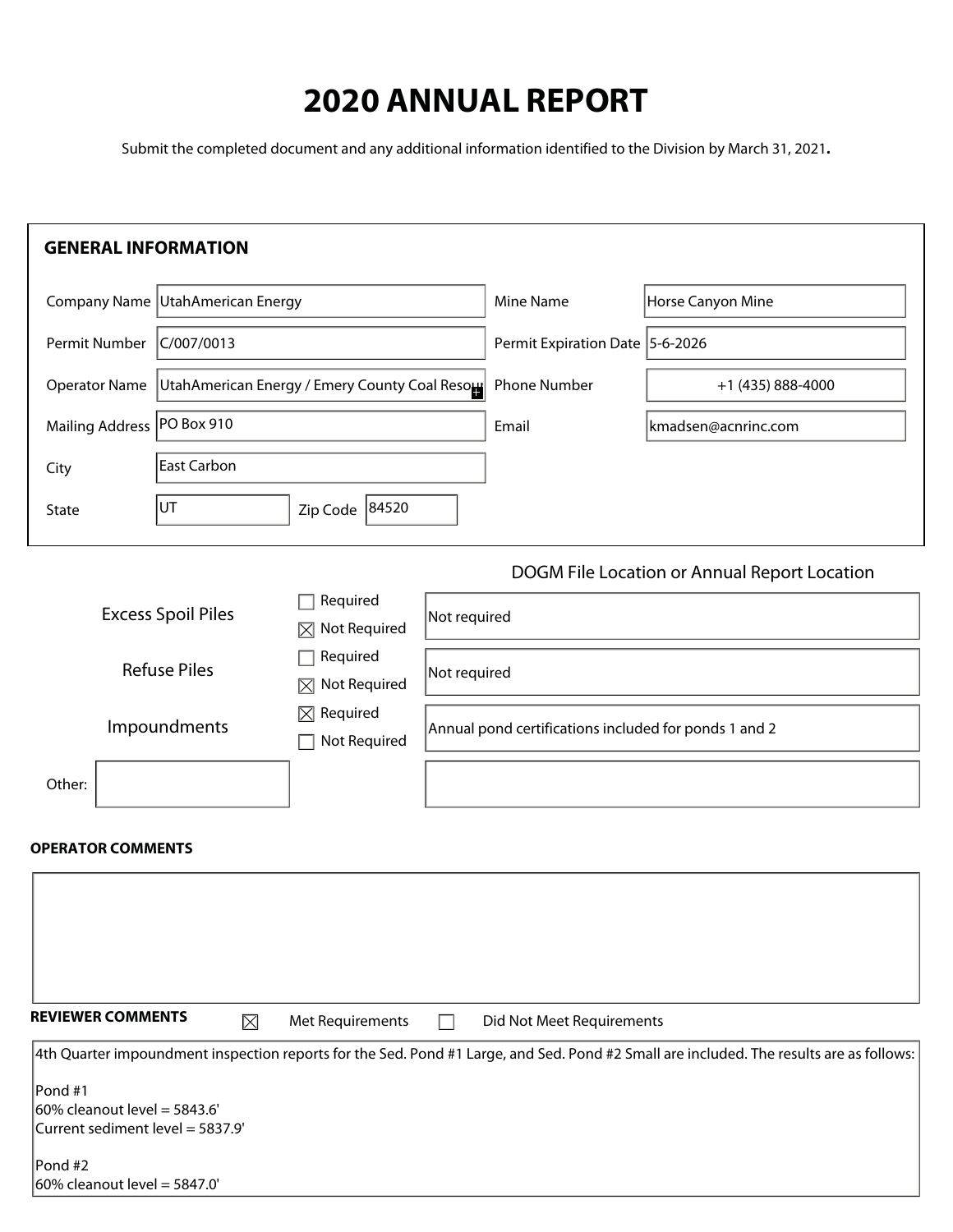No signs of instability or hazardous conditions existed in either pond as reported by Ware Surveying LLC on 12/6/2020. PE certification was provided by J. Thomas Paluso, Professional Engineer in the State of Utah. (JE - 6/1/2021)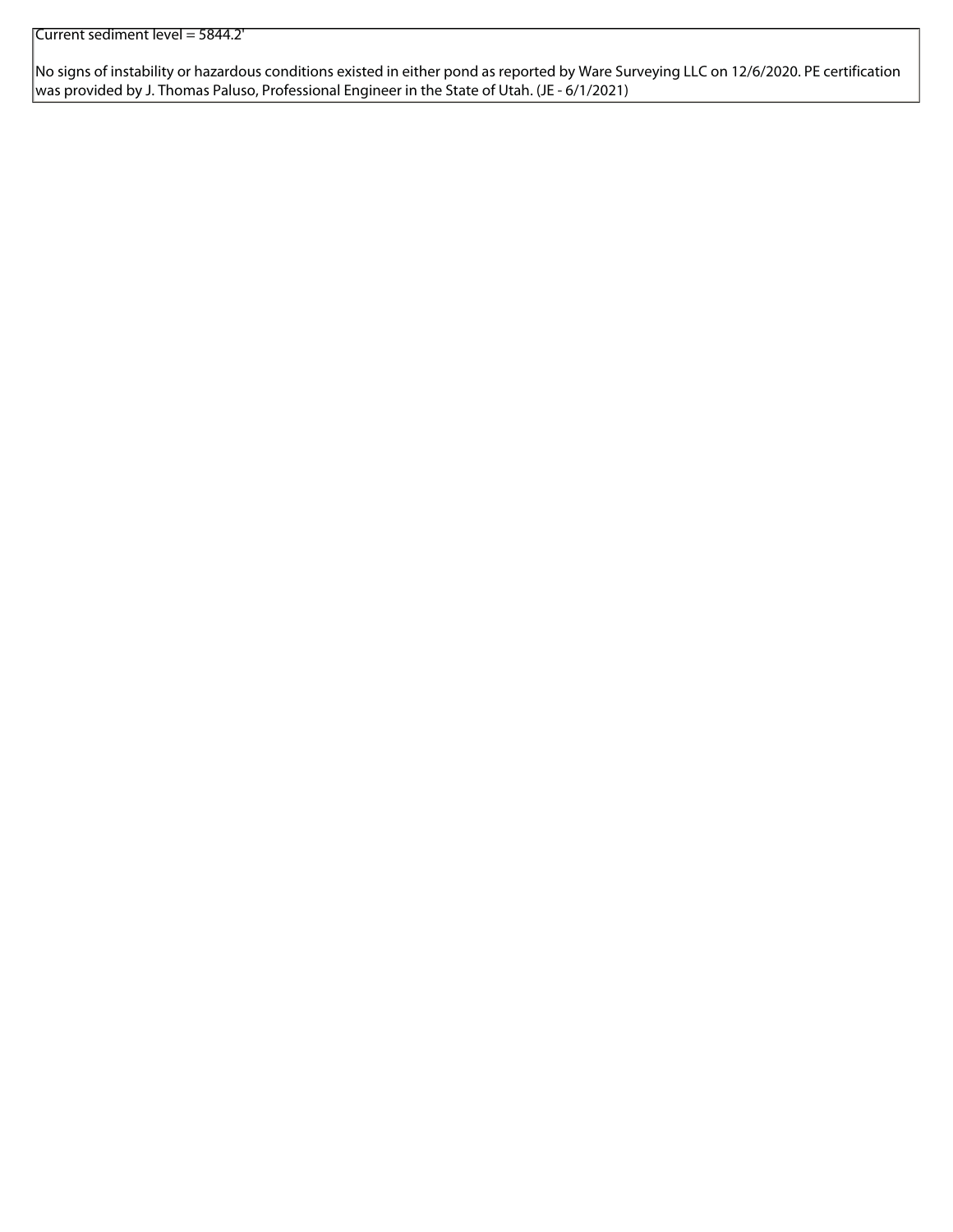# **COMMITMENTS AND CONDITIONS**

The Permittee is responsible for ensuring annual technical commitments in the Mining and Reclamation Plan and conditions accepted with the permit are completed throughout the year. The Division has identified these commitments below and has provided space for you to report what you have done during the past year for each commitment. If additional written response is required, it should be filed as an attachment to this report.

#### **Title: RAPTOR SURVEY & PROTECTION**

**Objective:** Identify and monitor all raptors and nests. For possible subsidence impacts to raptor nests, develop a mitigation plan that must be submitted and approved. Apply for 'take permit' through USFWS 2 years prior to subsidence of the nests. Maintain escarpment barrier of at least 200' to prevent cliff habitat loss. **The text of Chapter 3, pg. 13, sect 332 (1) needs to be revised or clarified to demonstrate how the 200' barrier will be measured** 

**Frequency:** Annually

**Status:** Ongoing since 2005. The map must clearly show raptor nests in relation to mining and subsidence. **Reports:** Annual Reports

**Citation:** MRP, Part B, Section 322.220, page 10, Section 330, page 20, Section 358.100 page 38, Sec. 332 P.13.

#### **OPERATOR COMMENTS**

| The 2019 raptor survey was completed by EIS and the report is included in the Confidential folder. The required text change to chapter<br>3 requested above was completed in 2017 and approved in January of 2018. Please remove this requirement from the annual<br>requirements.       |             |                  |  |  |                                                                                                                                                                                                                                                            |  |  |  |
|------------------------------------------------------------------------------------------------------------------------------------------------------------------------------------------------------------------------------------------------------------------------------------------|-------------|------------------|--|--|------------------------------------------------------------------------------------------------------------------------------------------------------------------------------------------------------------------------------------------------------------|--|--|--|
| <b>REVIEWER COMMENTS</b>                                                                                                                                                                                                                                                                 | $\boxtimes$ | Met Requirements |  |  | Did Not Meet Requirements                                                                                                                                                                                                                                  |  |  |  |
| 12020 season.<br>TM 5/19/21                                                                                                                                                                                                                                                              |             |                  |  |  | A raptor survey for 2020 was included in the report. The survey did not determine any of the known raptor nests were active for the<br>The Ch. 3 text was revised and approved as part of Task #5512 so that phrase can be removed from the annual report. |  |  |  |
| Title: COLORADO RIVER ENDANGERED FISH RECOVERY PROGRAM<br><b>Objective:</b> Report water depletion for the CO River Endangered Fish Recovery Program<br><b>Frequency: Annually</b><br><b>Status: Ongoing</b><br><b>Reports: Annual</b><br><b>Citation:</b> MRP, Section 322.220, page 11 |             |                  |  |  |                                                                                                                                                                                                                                                            |  |  |  |

#### **OPERATOR COMMENTS**

|                          |   | The Water Depletion Calculations for the Colorado River Endangered Fish Recovery Program is included. |                           |  |
|--------------------------|---|-------------------------------------------------------------------------------------------------------|---------------------------|--|
| <b>REVIEWER COMMENTS</b> | ⊠ | Met Requirements                                                                                      | Did Not Meet Requirements |  |
|                          |   |                                                                                                       |                           |  |

**Total consumptive use for 2020 was 113.30 ac-ft of water. This figure will be reported to the USFWS. TM 5/19/21**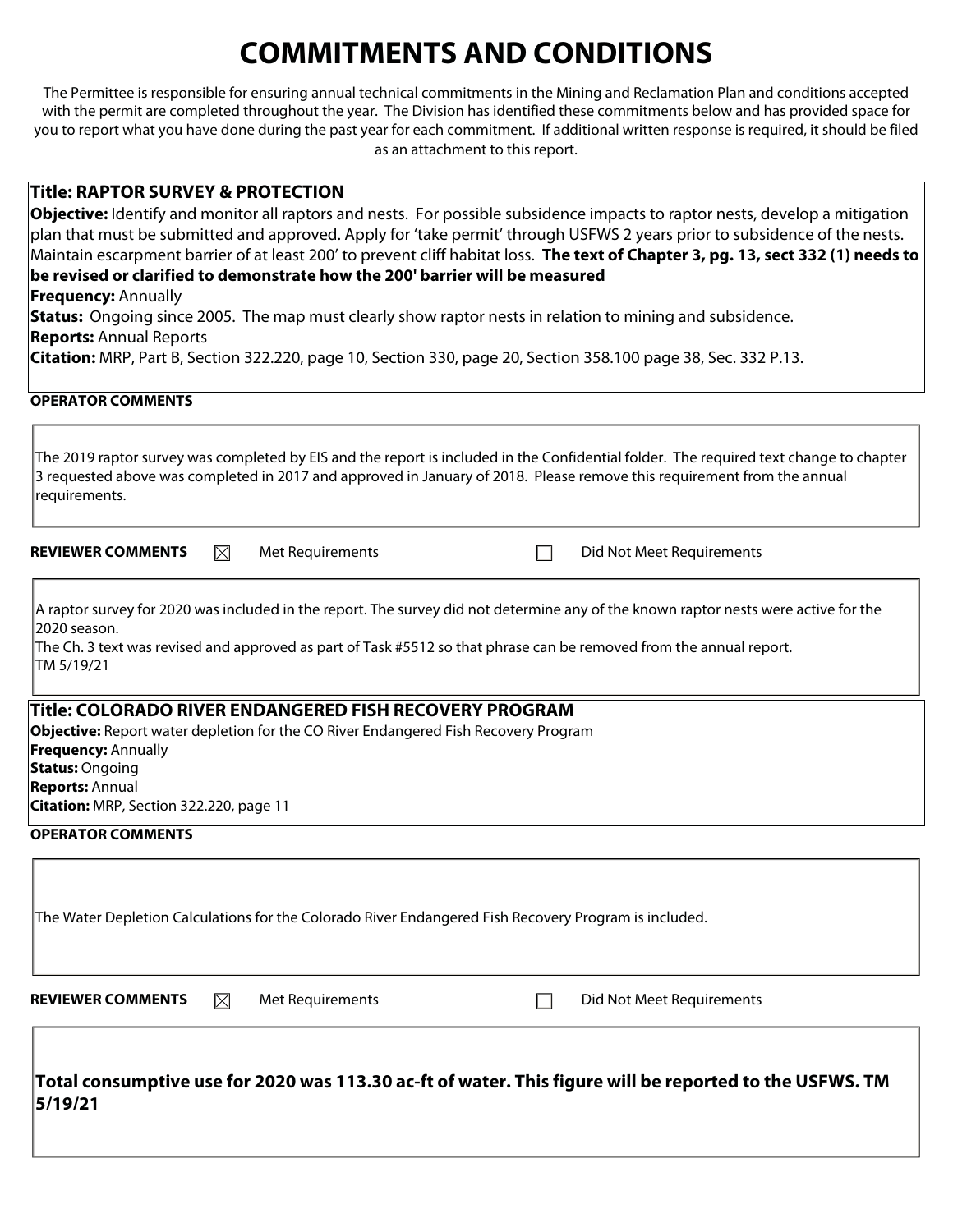| <b>Title: VEGETATION MONITORING</b>                                                                                                 |
|-------------------------------------------------------------------------------------------------------------------------------------|
| <b>Objective:</b> Submit color infrared photography. Submit and implement a mitigation plan, if results indicate impact from mining |
| operations.                                                                                                                         |
| <b>Frequency:</b> Prior to any mining, and every 5 years after.                                                                     |
| <b>Status: Ongoing</b>                                                                                                              |
| <b>Reports:</b> Annual Report                                                                                                       |
| <b>Citation:</b> MRP, Part B, Section 332, page 14                                                                                  |
| <b>OPERATOR COMMENTS</b>                                                                                                            |

|                          |             | Not required in 2020. Infrared photography will be done in 2021.                               |                           |
|--------------------------|-------------|------------------------------------------------------------------------------------------------|---------------------------|
| <b>REVIEWER COMMENTS</b> | $\boxtimes$ | Met Requirements                                                                               | Did Not Meet Requirements |
|                          |             | Vegetation monitoring was not required in 2020. It is due to be done again in 2021. TM 5/19/21 |                           |

### **Title: MAINTAIN RECORDS OF SOIL SALVAGE**

**Objective:** Records of soil salvage will be maintained and included in the annual report. A soil specialist will oversee the soil removal. Soil pedestals will be left to verify soil removal depths.

**Frequency:** During phase 1 and 2 construction, the soils specialist will record topsoil salvaged and placed in the topsoil stockpile and number of acres salvaged.

**Status:** Ongoing, Topsoil salvage will resume in 2012.

**Reports:** Provide an update to the number of acres salvaged and volumes salvaged in the Annual report "Topsoil Movement and Construction Record" and include a map of salvaged and undisturbed acreage.

**Citation:** R645-301-232.500 and R645-301-232.100 and N10045 abatement.

#### **OPERATOR COMMENTS**

| No soil salvage was completed in 2020. |             |                  |  |                           |
|----------------------------------------|-------------|------------------|--|---------------------------|
| <b>REVIEWER COMMENTS</b>               | $\boxtimes$ | Met Requirements |  | Did Not Meet Requirements |

PB, 04/05/2021. The last salvage activity was in the Fall of 2019 during the warehouse pad expansion and construction of the New Shop Area (Internal 06232020.doc). The 7,520 CY topsoil salvaged was seeded on April 8, 2020 and the seed mix was sent to file (Internal 04082020.doc).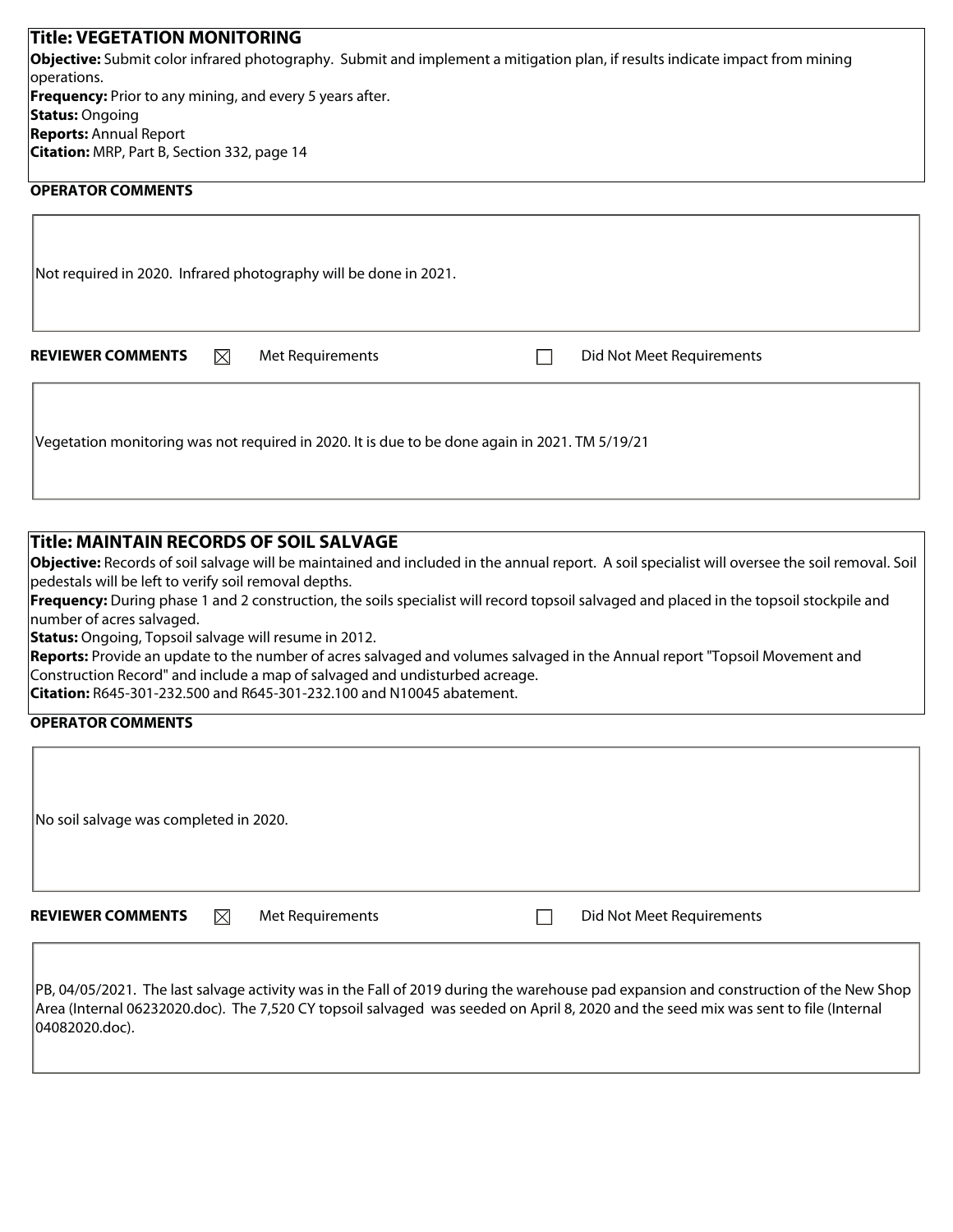| <b>Title: SUBSOIL USED FOR CONSTRUCTION FILL</b>                                                                                                    |
|-----------------------------------------------------------------------------------------------------------------------------------------------------|
| <b>Objective:</b> To record location of subsoil placement for use in reclamation. The location of subsoil with suitable reclamation characteristics |
| will be mapped for ease of recovery and replacement during reclamation.                                                                             |
| <b>Frequency:</b> During construction                                                                                                               |
| <b>Status: Ongoing</b>                                                                                                                              |
| <b>Reports:</b> Annual report, Submit As built maps showing where subsoil materials have been used as fill material.                                |
| <b>Citation:</b> MRP, Section 232.500, Section 241, and Section 242.100                                                                             |
|                                                                                                                                                     |

#### **OPERATOR COMMENTS**

The subsoil location will be tracked when it is relocated and the project is complete. **REVIEWER COMMENTS**  $\boxtimes$  Met Requirements **Did Not Meet Requirements** 

PB, 4/05/2021. This commitment is no longer relevant and has been removed from the annual report. See comments made on the 2019 annual report.

**Title: MEXICAN SPOTTED OWL** 

**Objective:** Conduct two-year calling survey at least two years but no more than four years prior to undermining identified habitat. Results will be submitted to USFWS, DWR, and the Division immediately following each nighttime survey. If owls are observed, the agencies will immediately coordinate to determine appropriate measures.

**Frequency:** Dependent on habitat and mine plan

**Status:** Please keep confidential map 5-3 updated with correct mine workings to indicate when mining will occur under MSO habitat. **Reports:** Submit final reports in annual report.

**Citation:** MRP, Part B, Section 333, page 17

#### **OPERATOR COMMENTS**

|                          |             | MSO Surveys were completed in 2020 by EIS. The report is included in the Confidential Binder. |  |                           |  |
|--------------------------|-------------|-----------------------------------------------------------------------------------------------|--|---------------------------|--|
| <b>REVIEWER COMMENTS</b> | $\boxtimes$ | Met Requirements                                                                              |  | Did Not Meet Requirements |  |

Mexican spotted owl (MSO) surveys were completed by EIS over 5 weeks in May-June 2020. For the second year no MSOs were recorded or observed. Data sheets were included in the report. TM 5/19/21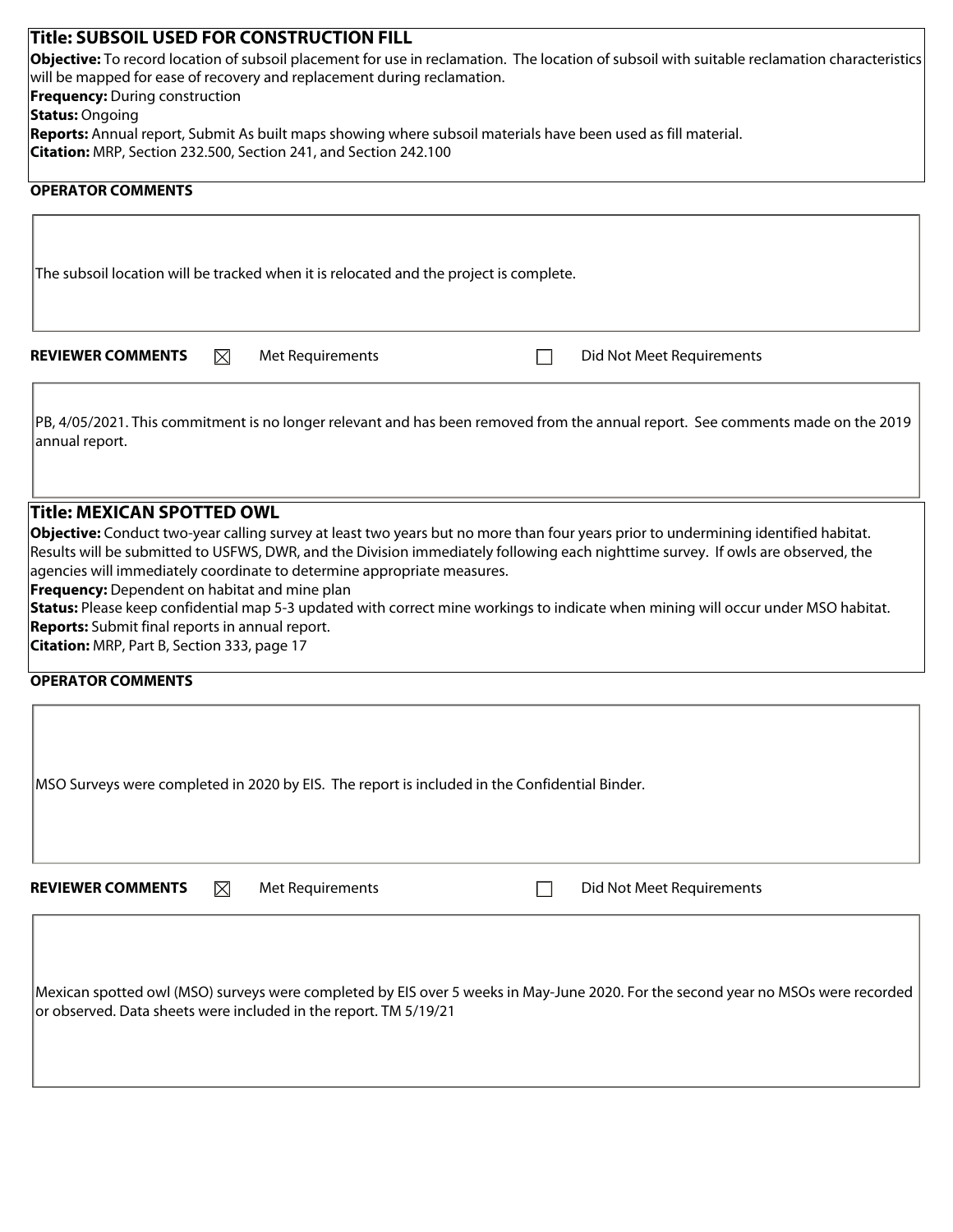| Title: GENEVA MINE/ LILA CANYON FAN PORTAL BARRICADES                                                                                                                                                                                                                                                                                                                                                                                                                                                                                                                                                                                                                                                                                                                                                                                                          |  |
|----------------------------------------------------------------------------------------------------------------------------------------------------------------------------------------------------------------------------------------------------------------------------------------------------------------------------------------------------------------------------------------------------------------------------------------------------------------------------------------------------------------------------------------------------------------------------------------------------------------------------------------------------------------------------------------------------------------------------------------------------------------------------------------------------------------------------------------------------------------|--|
| Objective: Inspect the Geneva Mine fan portal Barricades annually and report findings to Division and BLM.                                                                                                                                                                                                                                                                                                                                                                                                                                                                                                                                                                                                                                                                                                                                                     |  |
| <b>Frequency: Annually</b><br><b>Status: Ongoing</b>                                                                                                                                                                                                                                                                                                                                                                                                                                                                                                                                                                                                                                                                                                                                                                                                           |  |
| <b>Reports: Annual Report.</b>                                                                                                                                                                                                                                                                                                                                                                                                                                                                                                                                                                                                                                                                                                                                                                                                                                 |  |
| Citation: MRP, Part B, Chapter 5, Section 529, page 54 and 55                                                                                                                                                                                                                                                                                                                                                                                                                                                                                                                                                                                                                                                                                                                                                                                                  |  |
| <b>OPERATOR COMMENTS</b>                                                                                                                                                                                                                                                                                                                                                                                                                                                                                                                                                                                                                                                                                                                                                                                                                                       |  |
|                                                                                                                                                                                                                                                                                                                                                                                                                                                                                                                                                                                                                                                                                                                                                                                                                                                                |  |
| EIS completed this survey and the report is included.                                                                                                                                                                                                                                                                                                                                                                                                                                                                                                                                                                                                                                                                                                                                                                                                          |  |
|                                                                                                                                                                                                                                                                                                                                                                                                                                                                                                                                                                                                                                                                                                                                                                                                                                                                |  |
| Did Not Meet Requirements<br><b>REVIEWER COMMENTS</b><br>⊠<br>Met Requirements                                                                                                                                                                                                                                                                                                                                                                                                                                                                                                                                                                                                                                                                                                                                                                                 |  |
| The Lila Canyon fan portals were inspected by personnel from EIS Environmental & Engineering Consulting on June 6, 2020. The results<br>of that inspection revealed no signs of vandalism had occurred to either of the two breakouts. The rock slide that had closed the<br>southern portal in 2015 remains in place with no signs of tampering or damage. The sites were accessed on foot and photographs were<br>taken. A report with photos is included for both fan portals. JE - 6/1/2021                                                                                                                                                                                                                                                                                                                                                                |  |
| <b>Title: SUBSIDENCE MONITORING</b>                                                                                                                                                                                                                                                                                                                                                                                                                                                                                                                                                                                                                                                                                                                                                                                                                            |  |
| Objective: Aerial subsidence monitoring will be done annual while the significant subsidence is taking place. The subsidence monitoring<br>will be initiated in an area prior to any 2nd mining being done within that area. Initial 12-16 control points, once per year a follow up<br>aerial will be performed to determine the extent and degree of active subsidence for a minimum of 5 years. If any of the 3 prior years<br>measures more than 10% of highest annual subsidence, monitoring will continue until 3 consecutive years less than 10%. A ground<br>survey of the mine permit area where secondary extraction has occurred over the last year will be conducted in conjunction with the<br>quarterly water monitoring program. Survey's will identify items listed within MRP Chapter 5 Section 525.440<br><b>Frequency: Annual/Quarterly</b> |  |
| <b>Status:</b> Ongoing during 2nd mining or longwall mining                                                                                                                                                                                                                                                                                                                                                                                                                                                                                                                                                                                                                                                                                                                                                                                                    |  |
| <b>Reports: Annual Report</b>                                                                                                                                                                                                                                                                                                                                                                                                                                                                                                                                                                                                                                                                                                                                                                                                                                  |  |
| <b>Citation:</b> MRP Chapter 5 page 43                                                                                                                                                                                                                                                                                                                                                                                                                                                                                                                                                                                                                                                                                                                                                                                                                         |  |
| <b>OPERATOR COMMENTS</b>                                                                                                                                                                                                                                                                                                                                                                                                                                                                                                                                                                                                                                                                                                                                                                                                                                       |  |

Subsidence survey was completed by Ware Surveying. Report included.

**REVIEWER COMMENTS**  $\boxtimes$  Met Requirements **Did Not Meet Requirements** 

A report compiled by Ware Surveying outlines the extent of subsidence above the permit area and especially above the most recently mined out longwall panels. The subsidence was based on the results of aerial photography conducted by Olympus Aerial Surveys on September 15, 2020, and supplemented by additional GPS monitoring points placed directly over Longwall Panels 1, and 5-8. Based on the monitoring data, it appears there is a downward trend over panels 4-8. One point over panel 7 recorded a maximum of 5.75 feet of downward movement. The report states there was also minor cracking observed over panels 6 and 7. A subsidence map compiled from the results of the aerial flight data has also been included. The GPS monitoring points were collected and the subsidence report written by Cody Ware, Professional Land Surveyor. (JE 6/4/2021)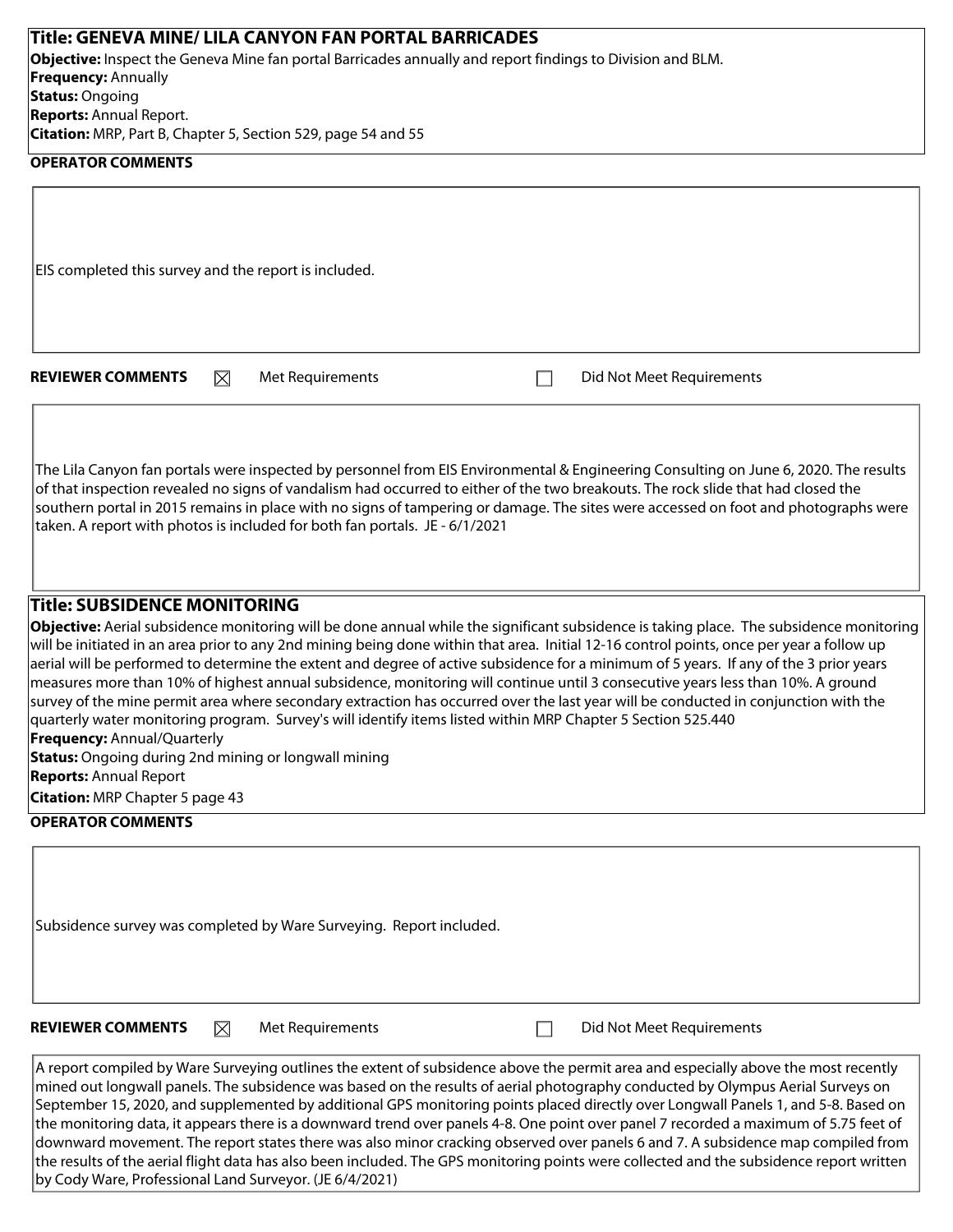# **FUTURE COMMITMENTS AND CONDITIONS**

The following commitments are not required for the current annual report year, but will be required by the permittee in the future as indicated by the "status" field. These commitments are included for information only, and do not currently require action. If you feel that the commitment is no longer relevant or needs to be revised, please contact the Division.

## **Title: WILDLIFE**

**Objective:** Adhere to wildlife exclusionary periods: raptors (Feb 1 - July 1), bighorn sheep lambing, (May 1 - June 15), and pronghorn (May15 – June 20).

**Frequency:** Prior to construction of any new facility projects, structures, and roads; and prior to reclamation. **Citation:** MRP, Part B, Sec. 330, p. 20.

## **Title: LILA CANYON MINE SALVAGE OF CRYPTOGRAMS ON TOPSOIL PILE PRIOR TO RECLAMATION.**

**Objective:** Salvaged cryptograms will be added to the wood fiber mulch and hydrosprayed on the surface of the reclaimed site. **Frequency:** Immediately after seeding of the reclaimed site.

**Status:** During reclamation of the Lila Canyon Mine.

**Reports:** Success of cryptogamic establishment will be evaluated (by Division and Permittee) prior to collection from topsoil stockpile. **Citation:** MRP, Part B, Section 232.100, and Section 234.230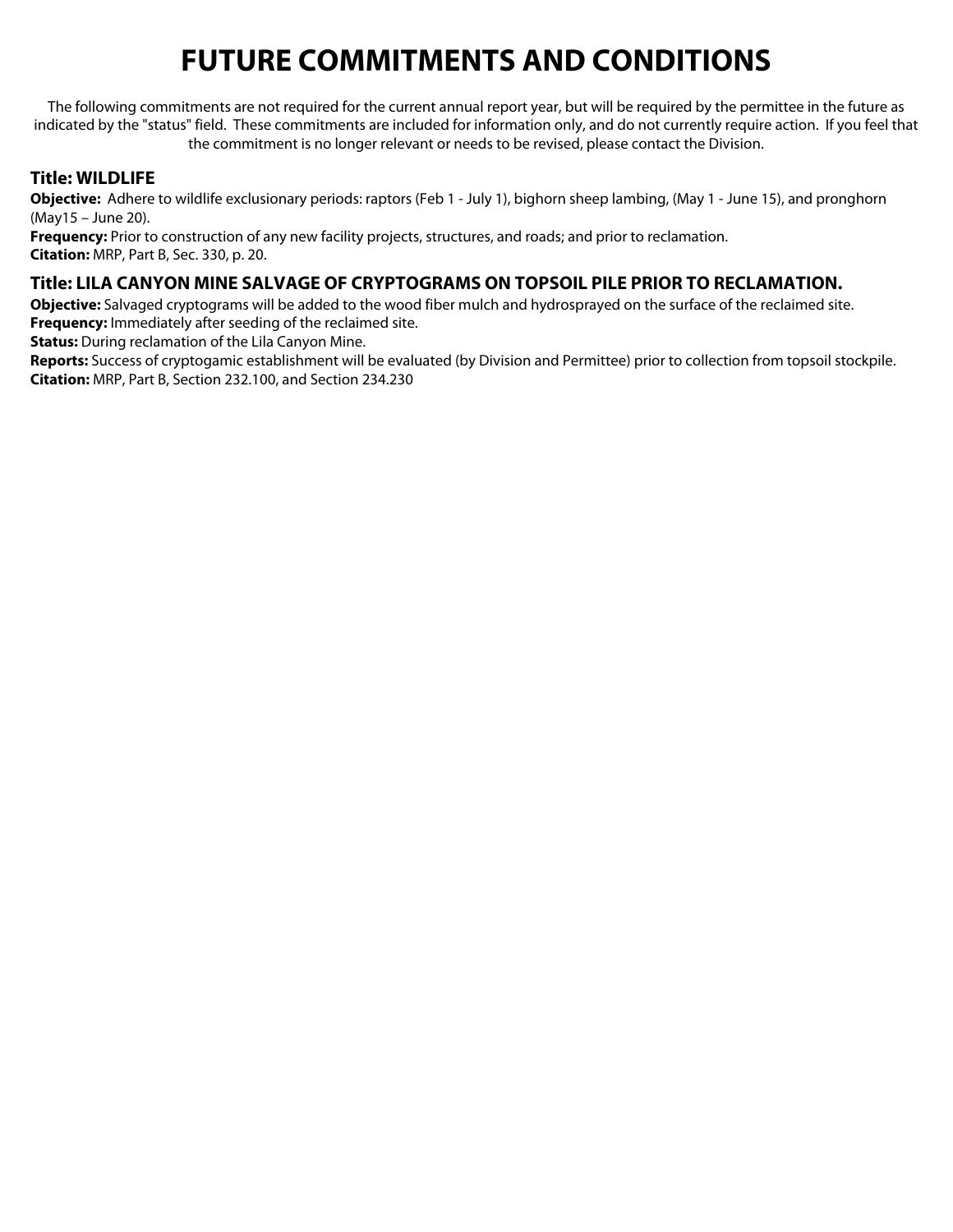## **REPORTING OF OTHER TECHNICAL DATA**

Please list other technical data or information that was not included in the form above, but is required under the approved plan, which must be periodically submitted to the Division.

Please list attachments:

Annual Opacity Survey was completed by Barr Engineering and the report is included.

**REVIEWER COMMENTS**  $\boxtimes$  Met Requirements  $\Box$  Did Not Meet Requirements

A report documenting the annual opacity monitoring at the Lila Canyon Mine has been included in this report. The report details the results of an emission survey conducted by Joelle Dickson from Barr Engineering on November 5, 2020. The report concluded that visible emissions from viewed sources were less than half of the applicable limits and the Lila Canyon Mine is in compliance with the current Approval Order. (JE, 6/1/2021)